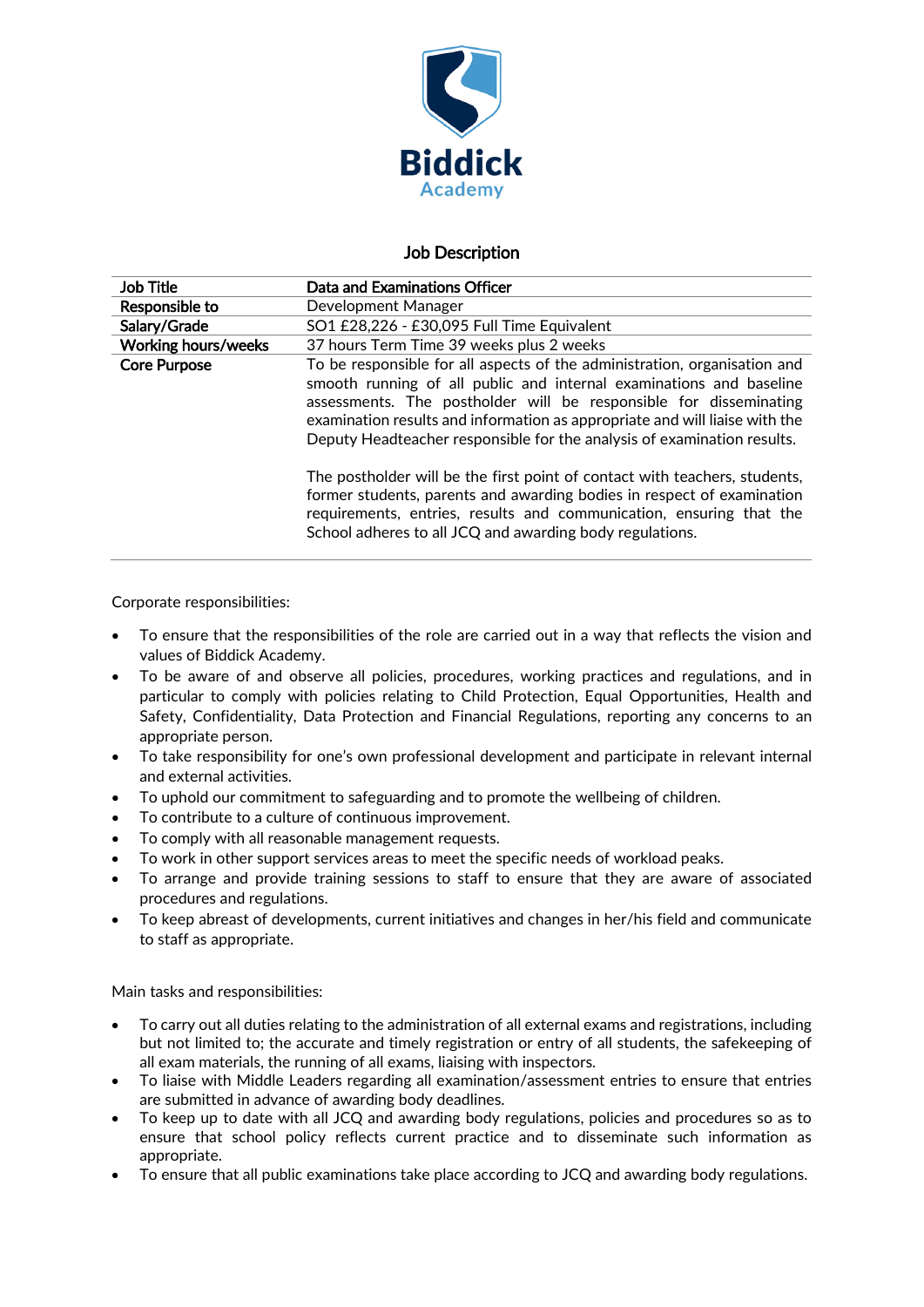- To liaise with Middle Leaders in September each year to maintain a record of up to date subject information to ensure that accurate entries are submitted.
- To ensure that systems are in place for Middle Leaders to check entries and make any amendments within JCQ and awarding body deadlines.
- To be the school's point of contact with awarding bodies regarding queries from staff and disseminating information to staff as appropriate.
- To liaise with the SENCO and other staff as appropriate to ensure that applications for access arrangements are made according to JCQ regulations and in advance of deadlines and to maintain all relevant documentation on access arrangements for students as required by JCQ regulations.
- To ensure that the school complies with the administrative demands arising from access arrangements requirements.
- To enter students for examinations in non-curriculum subjects, including community languages, and to make appropriate arrangements for the examinations, including speaking tests.
- To ensure that systems used for the submission of examination entries and for the receipt, recording and issuing of results and certificates are working effectively and are reviewed on a regular basis.
- To comply with awarding body requirements regarding estimated entries, estimated grades, controlled assessments, coursework and any other administrative procedures.
- To produce examination timetables as soon as practicable, to allow for rooming, invigilation and any other issues to be arranged in liaison with the Deputy Headteacher: Achievement.
- To produce and disseminate final examination timetables to staff, students and parents/carers along with any relevant information.
- To receive and log in examination papers and other materials sent by Examination Boards and store them in the approved secure storage facilities; to ensure that examination scripts are dispatched in accordance with regulations.
- To be responsible for ensuring there is sufficient examination stationery and equipment.
- To inform the Site Supervisors in good time of the seating requirements for examination rooms and to provide accurate seating plans.
- To inform members of staff who will be affected of examination room requirements and to arrange re-rooming as required using the school's MIS.
- To inform the ICT Network Managers of any online examinations to ensure their smooth running.
- To be responsible for the recruitment and appointment of Invigilators, in liaison with the HR Manager.
- To resolve any examination clashes in accordance with regulations, liaising with Examinations Officers at other centres as required and informing candidates of arrangements.
- To be responsible for the daily running of the examinations, assigning invigilators and senior invigilators in accordance with regulations and ensuring that rooms are set up appropriately and contain all required materials.
- To be responsible for receiving and checking Invigilators timesheets prior to submission to the Finance Department.
- To provide briefings and training for Invigilators.
- To maintain accurate records of all examinations, including seating plans and registers, according to JCQ and awarding body regulations.
- To make applications for special consideration as required.
- To be responsible for dispatching internally assessed work, maintaining appropriate records.
- To manage the receipt of examination results on results days, organise the distribution of results to students and the relevant summaries and data to the Headteacher, SLT and Middle Leaders.
- To deal with enquiries from students, parents/carers and former students regarding examination results.
- To process post-result enquiries and requests for access to scripts and update results in the school's MIS as required.
- To undertake the checking for accuracy of relevant data returns and resolve resulting anomalies.
- To receive examination certificates and make arrangements for their storage and issue.
- To prepare and produce routine correspondence as required.
- To undertake regular monitoring and evaluation of examination procedures and practices to ensure a constantly relevant and improving provision.
- To provide statistical information as required for the Headteacher/SLT.